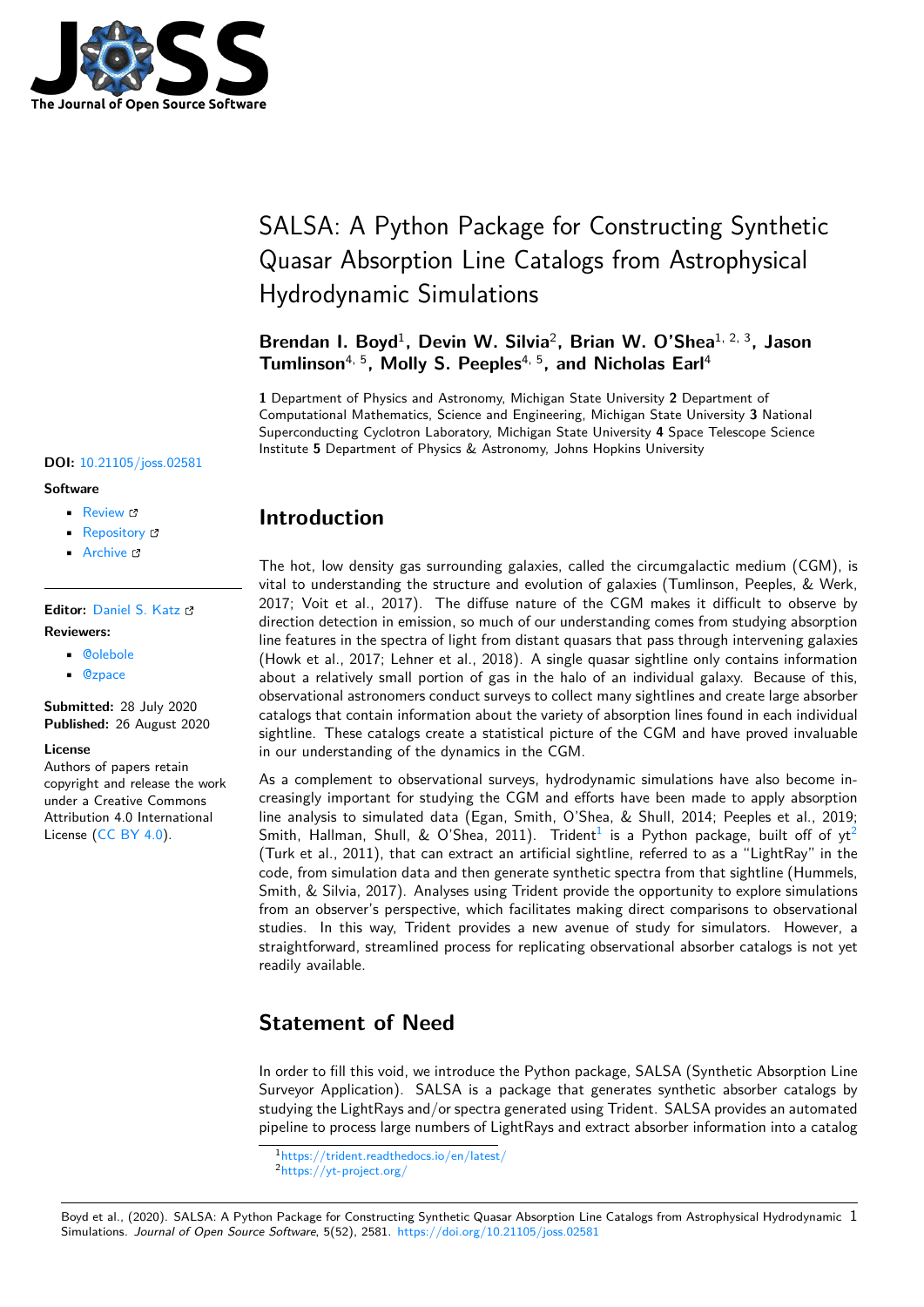

for further analysis. One large benefit to studying these synthetic catalogs is the ability to directly compare to observational catalogs. This can give new insights into the data as well as help facilitate collaboration between simulators and observers.

### **Summary**

Two separate methods are made available to extract absorbers. The "Spectacle method" uses the Python package Spectacle<sup>3</sup> to fit Voigt profiles to the synthetic spectra generated by Trident (see Figure 1) (Earl & Peeples, 2019). This method provides traditional absorption line information (e.g., Doppler broadening, equivalent width) and thus creates synthetic absorber catalogs very similar to those made from observational studies.

The second method, called the "[SP](#page-1-0)ICE (Simple Procedure for Iterative Cloud Extraction) method," is [a novel m](#page-1-1)ethod that uses cell level data from the simulation to find the contiguous groups of cells which will meaningfully contribute absorption line features to the synthetic spectra. It does this through an iterative process that isolates the regions along the LightRay with the highest number density values and returns those regions with observationally detectable column densities as individual absorbers (see Figure 1 or for more details, the documentation<sup>4</sup>). This method provides direct access to the information contained in the simulation (e.g., temperature, velocity, metallicity) and, in turn, more information than can be provided by spectral absorption line analysis alone.

<span id="page-1-1"></span>

**Figure 1:** These plots were generated using FOGGIE simulation data (Peeples et al., 2019). The top plot shows the number density profile of O VI along the length of the LightRay. The shaded regions were found by the SPICE method and represent the absorbers that would be extracted. The bottom plot shows the synthetic spectra for that same LightRay. The dashed lines represent the two absorption lines that Spectacle fit to the spectra.

Boyd et al., (2020). SALSA: A Python Package for Constructing Synthetic Quasar Absorption Line Catalogs from Astrophysical Hydrodynamic 2Simulations. *Journal of Open Source Software*, 5(52), 2581. [https://doi.org/10.21105/](https://spectacle-py.readthedocs.io/en/latest/)joss.02581

<sup>3</sup>https://spectacle-py.readthedocs.io/en/latest/

<span id="page-1-0"></span><sup>4</sup>https://salsa.readthedocs.io/en/latest/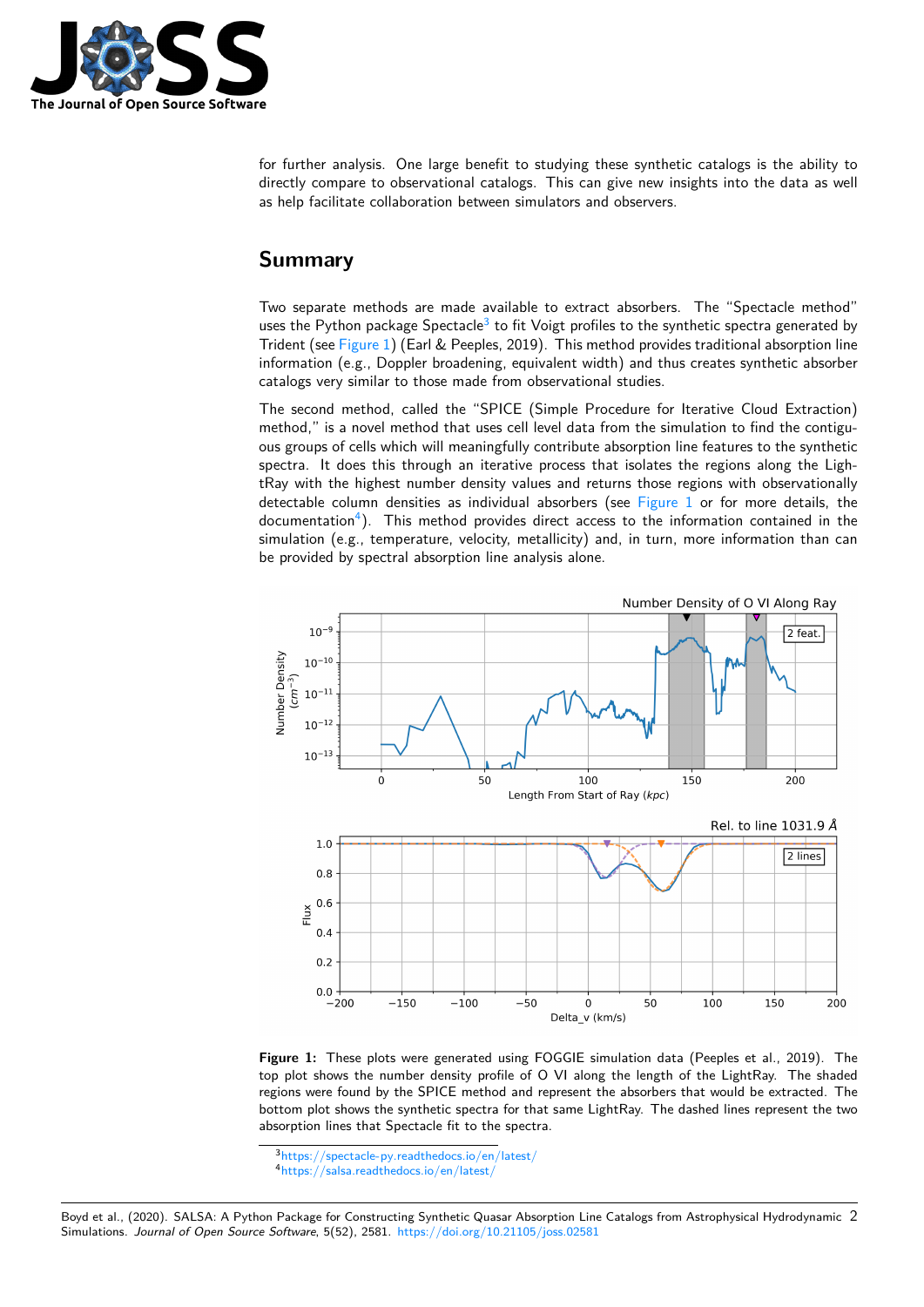

Each method has its own advantages and disadvantages depending on the research goals. Spectacle extracts absorbers in a way that is much more analogous to that of observational studies and thus can more easily be used to make "apples-to-apples" comparisons between simulations and observations. The SPICE method, on the other hand, retains much of the additional information provided by simulation data, allowing for more in-depth analysis of the properties of absorbers and how those relate to the simulated galaxy as a whole.

Once a synthetic absorber catalog is generated, analysis of the data can proceed from an observer's perspective. Coupling this analysis with the unprocessed simulation data can bring powerful insights about how the CGM functions and how observations might provide a limited view into this complex medium. Current research efforts with the FOGGIE collaboration<sup>5</sup> are leveraging SALSA to study O VI absorbers in the CGM. Further work will assuredly provide more discoveries and better connect the cutting-edge research done by computational and observational astronomers studying the CGM.

### **Acknowledgements**

This work was supported by STScI grant HST-AR-14315.001-A and NSF grants AAG-1514700 and AAG-1908109. The authors would also like to thank the members of the FOGGIE Collaboration and the developers of the Trident software package, Cameron Hummels and Britton Smith, for their contributions in helping to make the SALSA package a reality.

## **References**

- Earl, N., & Peeples, M. S. (2019). Spectacle: Modeling and analysis package for spectroscopic data (v0.4). *GitHub repository*. GitHub. Retrieved from https://github.com/ MISTY-pipeline/spectacle
- Egan, H., Smith, B. D., O'Shea, B. W., & Shull, J. M. (2014). Bringing Simulation and Observation Together to Better Understand the Intergalactic Medium, *791*[\(1\), 64. doi:10.](https://github.com/MISTY-pipeline/spectacle) [1088/0004-637X/791/1/6](https://github.com/MISTY-pipeline/spectacle)4
- Howk, J. C., Wotta, C. B., Berg, M. A., Lehner, N., Lockman, F. J., Hafen, Z., Pisano, D. J., et al. (2017). Project AMIGA: A Minimal Covering Factor for Optically Thick [Circumgalactic Gas around t](https://doi.org/10.1088/0004-637X/791/1/64)he Andromeda Galaxy, *846*(2), 141. doi:10.3847/1538-43[57/](https://doi.org/10.1088/0004-637X/791/1/64) aa87b4
- Hummels, C. B., Smith, B. D., & Silvia, D. W. (2017). Trident: A Universal Tool for Generating Synthetic Absorption Spectra from Astrophysical Simulations, *847*[\(1\), 59.](https://doi.org/10.3847/1538-4357/aa87b4) [doi:10.3](https://doi.org/10.3847/1538-4357/aa87b4)847/1538-4357/aa7e2d
- Lehner, N., Wotta, C. B., Howk, J. C., O'Meara, J. M., Oppenheimer, B. D., & Cooksey, K. L. (2018). The COS CGM Compendium. I. Survey Design and Initial Results, *866*(1), 33. doi[:10.3847/1538-4357/aadd03](https://doi.org/10.3847/1538-4357/aa7e2d)
- Peeples, M. S., Corlies, L., Tumlinson, J., O'Shea, B. W., Lehner, N., O'Meara, J. M., Howk, J. C., et al. (2019). Figuring Out Gas & amp; Galaxies in Enzo (FOGGIE). I. Resolving Simulated Circumgalactic Absorption at  $2 \le z \le 2.5$ ,  $873(2)$ , 129. doi:10. 384[7/1538-4357/ab0654](https://doi.org/10.3847/1538-4357/aadd03)
- Smith, B. D., Hallman, E. J., Shull, J. M., & O'Shea, B. W. (2011). The Nature of the Warm/Hot Intergalactic Medium. I. Numerical Methods, Convergence, and O VI Abs[orp](https://doi.org/10.3847/1538-4357/ab0654)tion, *731*[\(1\), 6. doi:10.10](https://doi.org/10.3847/1538-4357/ab0654)88/0004-637X/731/1/6

<sup>5</sup>http://foggie.science/

Boyd et al., (2020). SALSA: A Python Package for Constructin[g Synthetic Quasar Absorption Line](https://doi.org/10.1088/0004-637X/731/1/6) Catalogs from Astrophysical Hydrodynamic 3Simulations. *Journal of Open Source Software*[, 5\(52\), 2581.](http://foggie.science/) https://doi.org/10.21105/joss.02581